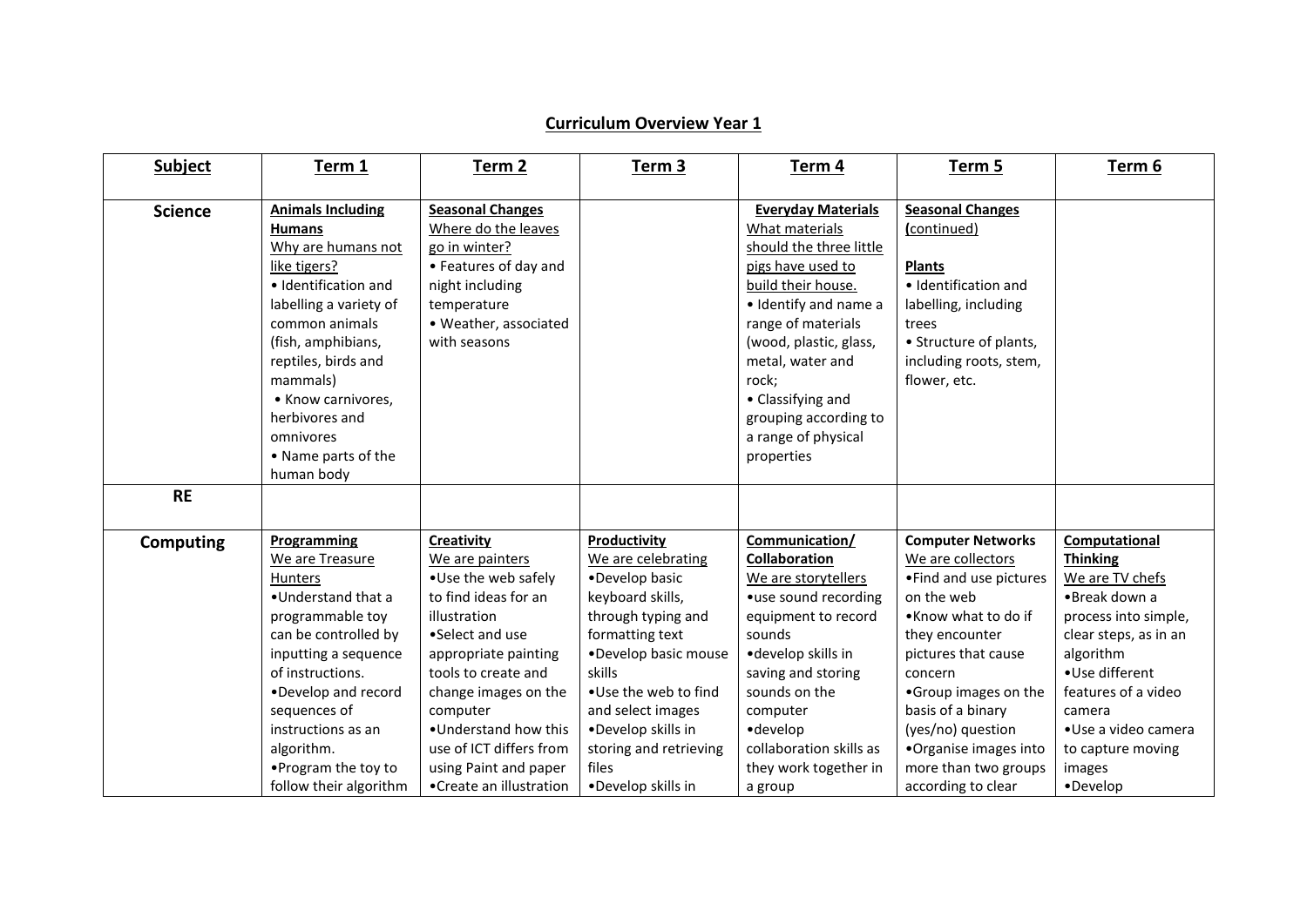|                | •Debug their<br>programs<br>. Predict how their<br>programs will work. | for a particular<br>purpose<br>•Know how to save,<br>retrieve and change<br>their work<br>.Reflect on their work<br>and act on feedback     | combining text and<br>images<br>. Discuss their work<br>and think about<br>whether it could be<br>improved.<br>•E-safety                                                                                              | • understand how a<br>talking book differs<br>from a paper-based<br>book<br>•talk about and<br>reflect on their use of<br>ICT | rules<br>•Sort (order) images<br>according to some<br>criteria<br>• Ask and answer<br>binary (yes/no)<br>questions about their                                                                                             | collaboration skills<br>.Discuss their work<br>and think about how<br>it could be improved.                                                                                                                                                                                                            |
|----------------|------------------------------------------------------------------------|---------------------------------------------------------------------------------------------------------------------------------------------|-----------------------------------------------------------------------------------------------------------------------------------------------------------------------------------------------------------------------|-------------------------------------------------------------------------------------------------------------------------------|----------------------------------------------------------------------------------------------------------------------------------------------------------------------------------------------------------------------------|--------------------------------------------------------------------------------------------------------------------------------------------------------------------------------------------------------------------------------------------------------------------------------------------------------|
|                |                                                                        | received.                                                                                                                                   |                                                                                                                                                                                                                       | • Share recordings<br>with an audience.                                                                                       | images.                                                                                                                                                                                                                    |                                                                                                                                                                                                                                                                                                        |
| <b>History</b> |                                                                        |                                                                                                                                             | <b>Transport</b><br>Where do and did the<br>wheels on the bus go?<br>Pupils should begin to<br>develop an awareness<br>of the past and the<br>ways in which it is<br>similar to and<br>different from the<br>present  |                                                                                                                               |                                                                                                                                                                                                                            | <b>Toys</b><br>Changes within living<br>memory - revealing<br>aspects of change in<br>national life<br>Famous people<br>(Nelson Mandela and<br><b>Coco Chanel)</b><br>the lives of significant<br>individuals in the past<br>who have contributed<br>to national and<br>international<br>achievements. |
| Geography      |                                                                        | Weather<br>Where do the leaves<br>go in winter?<br>identify seasonal<br>$\bullet$<br>and daily weather<br>patterns in the<br>United Kingdom | <b>Transport and the</b><br><b>United Kingdom</b><br>Where do and did the<br>wheels on the bus go?<br>Use world maps,<br>$\bullet$<br>atlases and<br>globes to identify<br>the United<br>Kingdom and its<br>countries |                                                                                                                               | <b>Comparing Locations</b><br>and weather<br>Why can't a meerkat<br>live in the North Pole?<br>identify seasonal<br>$\bullet$<br>and daily weather<br>patterns in the<br>United Kingdom<br>identify the<br>location of hot |                                                                                                                                                                                                                                                                                                        |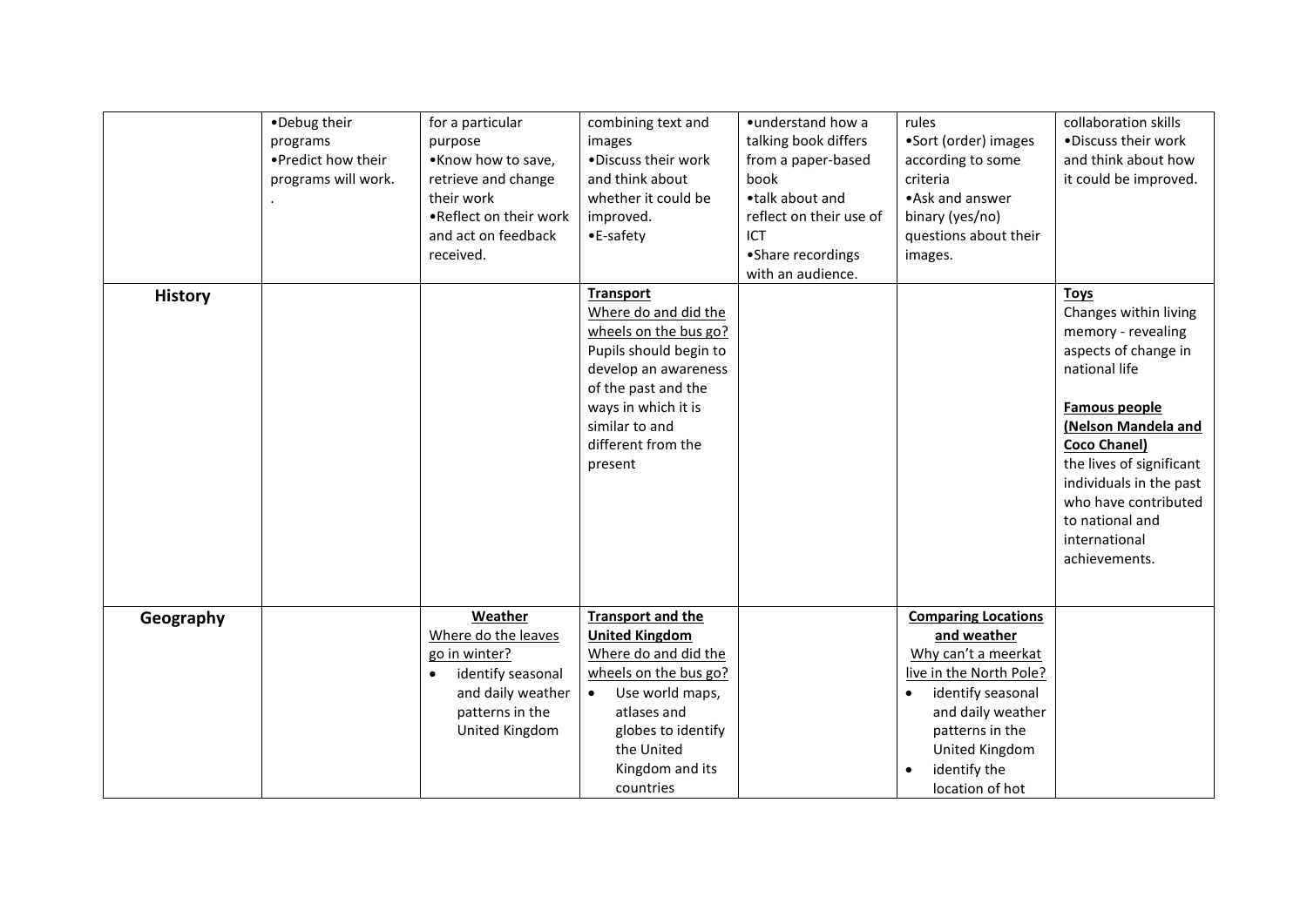| Art       | <b>Self Portrait- Drawing</b><br>To use drawing to<br>develop and share<br>their ideas,<br>experiences and<br>imagination | <b>Firework pictures-</b><br><b>Painting</b><br>To use painting to<br>develop and share<br>their ideas,<br>experiences and<br>imagination |                                                                      | <b>Textiles</b><br>To use a range of<br>materials creatively to<br>design and make<br>products. | and cold areas of<br>the world in<br>relation to the<br>Equator and the<br>North and South<br>Poles<br>3D Art<br>To use a range of<br>materials creatively to<br>design and make<br>products. | Collage<br>To develop a wide<br>range of art and<br>design techniques in<br>using<br>colour, pattern,<br>texture, line, shape,<br>form and space.<br><b>Printing</b><br>To develop a wide<br>range of art and<br>design techniques in<br>using<br>colour, pattern,<br>texture, line, shape,<br>form and space. |
|-----------|---------------------------------------------------------------------------------------------------------------------------|-------------------------------------------------------------------------------------------------------------------------------------------|----------------------------------------------------------------------|-------------------------------------------------------------------------------------------------|-----------------------------------------------------------------------------------------------------------------------------------------------------------------------------------------------|----------------------------------------------------------------------------------------------------------------------------------------------------------------------------------------------------------------------------------------------------------------------------------------------------------------|
| <b>DT</b> |                                                                                                                           | <b>Moving Pictures</b><br>• Can they make a<br>product which                                                                              | <b>Moving Vehicles</b><br>• Can they make a<br>structure/model using | <b>Materials</b><br>• Can they make a<br>structure/model using                                  | Food<br>• Can they cut food<br>safely?                                                                                                                                                        |                                                                                                                                                                                                                                                                                                                |
|           |                                                                                                                           | moves?                                                                                                                                    | different materials?                                                 | different materials?                                                                            | • Can they describe                                                                                                                                                                           |                                                                                                                                                                                                                                                                                                                |
|           |                                                                                                                           | • Can they cut                                                                                                                            | • Is their work tidy?                                                | • Is their work tidy?                                                                           | the texture of foods?                                                                                                                                                                         |                                                                                                                                                                                                                                                                                                                |
|           |                                                                                                                           | materials using                                                                                                                           | • Can they make their                                                | • Can they make their                                                                           | . Do they wash their                                                                                                                                                                          |                                                                                                                                                                                                                                                                                                                |
|           |                                                                                                                           | scissors?                                                                                                                                 | model move?                                                          | model stronger if it                                                                            | hands and make sure                                                                                                                                                                           |                                                                                                                                                                                                                                                                                                                |
|           |                                                                                                                           | • Can they describe                                                                                                                       |                                                                      | needs to be?                                                                                    | that surfaces are                                                                                                                                                                             |                                                                                                                                                                                                                                                                                                                |
|           |                                                                                                                           | the materials using                                                                                                                       |                                                                      |                                                                                                 | clean?                                                                                                                                                                                        |                                                                                                                                                                                                                                                                                                                |
|           |                                                                                                                           | different words?                                                                                                                          |                                                                      |                                                                                                 | • Can they think of                                                                                                                                                                           |                                                                                                                                                                                                                                                                                                                |